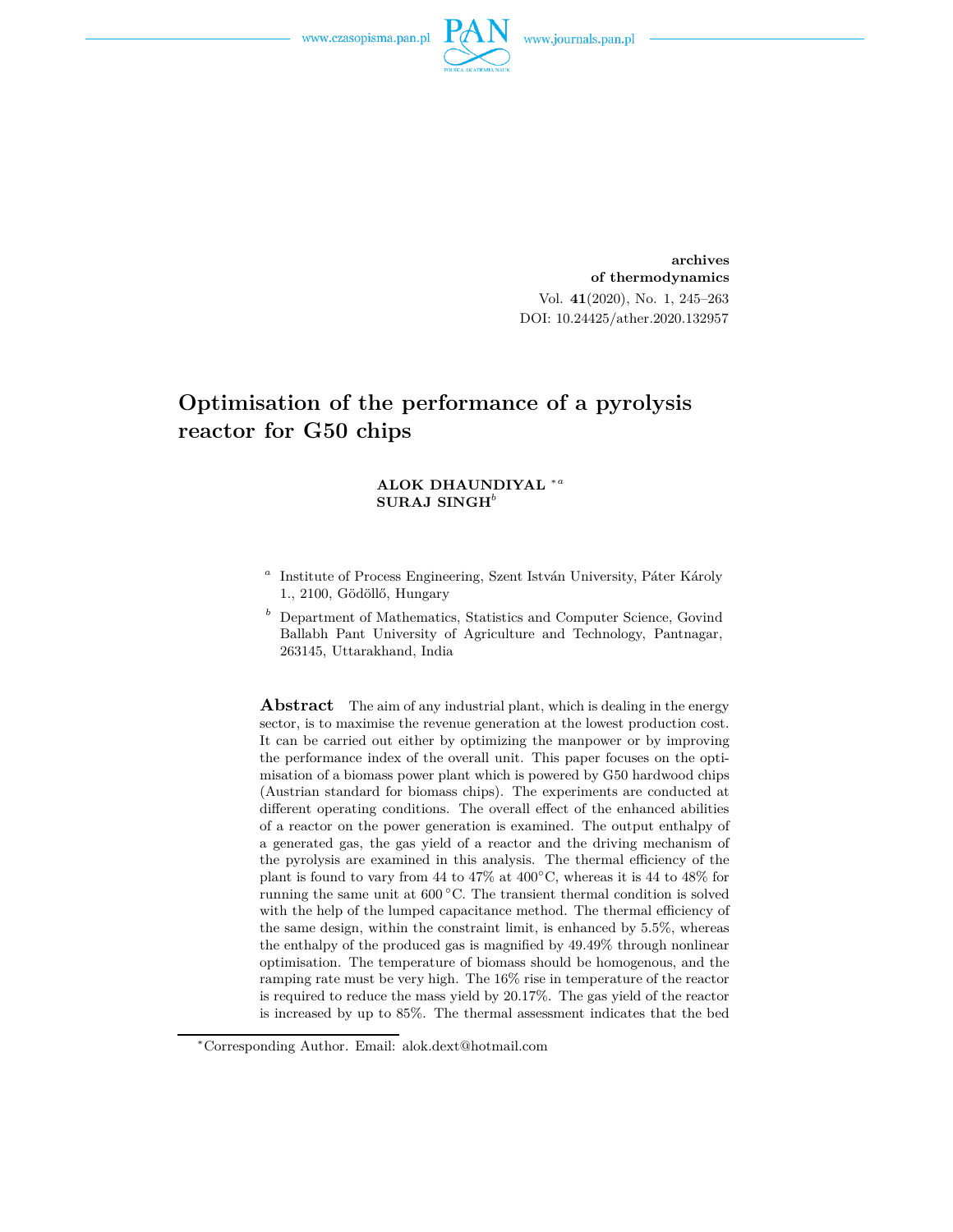



246 A. Dhaundiyal and S.B. Singh

is thermally thin, thus the exterior heat transfer rate is a deciding factor of the pyrolysis in the reactor.

**Keywords:** Biomass; Thermal analysis; Pyrolysis; Gas yield; Performance index

#### **Nomenclature**

| As               | $\overline{\phantom{0}}$ | surface area of the bed, $m2$                                                |
|------------------|--------------------------|------------------------------------------------------------------------------|
| $A_s$            | -                        | cross-sectional area, $m2$                                                   |
| Bi               | $\overline{\phantom{0}}$ | Biot number                                                                  |
| $C_R$            |                          | residual fraction of unburnt carbon, %                                       |
| $C_{ab}$         | $\qquad \qquad -$        | oxidised Carbon fraction, %                                                  |
| $C_f$            | $\qquad \qquad -$        | fraction of carbon in dry gas, $%$                                           |
| $C_{pa}$         | -                        | specific heat of ash, $kJ/kgK$                                               |
| $C_{pg}$         |                          | specific heat of gas, kJ/kgK                                                 |
| Fo               | $\overline{\phantom{0}}$ | Fourier number                                                               |
| $\Delta H_q$     | -                        | enthalpy of gas, $kJ/kg$                                                     |
| $\hbar$          | -                        | heat transfer coefficient, $kW/m^2K$                                         |
| $\boldsymbol{k}$ | $\overline{\phantom{0}}$ | thermal diffusivity, $m^2/s$                                                 |
| $L_c$            | -                        | characteristic length, m                                                     |
| $M_c$            | $\qquad \qquad -$        | residual mass of carbon, g                                                   |
| $Q_1$            | -                        | energy loss due to unburnt carbon residue, $kJ/kg$                           |
| $Q_2$            | $\overline{\phantom{0}}$ | energy loss while formation of carbon monoxide $(CO)$ , $kJ/kg$              |
| $Q_3$            | $\overline{\phantom{0}}$ | energy loss due to moisture in fuel, $kJ/kg$                                 |
| $Q_4$            | -                        | energy loss due to exhaust gas, $kJ/kg$                                      |
| $Q_5$            | -                        | energy loss due to hydrogen in fuel, $kJ/kg$                                 |
| $Q_6$            | -                        | energy loss due to refuse, $kJ/kg$                                           |
| $Q_7$            | $\qquad \qquad -$        | energy gain by the bed due to conduction, $kJ/kg$                            |
| $Q_8$            | -                        | energy loss through rockwool insulation, $kJ/kg$                             |
| $w_f$            | $\qquad \qquad -$        | biomass consumption rate, kg/s                                               |
| $w_g$            | -                        | gas flow rate, kg/s                                                          |
| $W_d$            | $\qquad \qquad -$        | dry gas per kg of fuel, kg                                                   |
| $T_g$            | $\overline{\phantom{0}}$ | maximum temperature, $\mathrm{^{\circ}C}$                                    |
| $T_f$            | -                        | initial temperature °C                                                       |
| $T_0$            | -                        | ambient temperature, $^{\circ}$ C                                            |
| $T_e$            | $\overline{\phantom{0}}$ | average temperature, $^{\circ}$ C                                            |
| $Q_i$            | -                        | various heat losses, kJ/kg                                                   |
| r                | -                        | radius of insulation packing, m                                              |
| T                | $\overline{\phantom{0}}$ | temperature at arbitrary time, $^{\circ}$ C                                  |
| $T_i$            | -                        | initial temperature, $\mathrm{^{\circ}C}$                                    |
| $T_{A,B,C,D}$    |                          | average temperature at location marked by subscript A, B, C, D, $^{\circ}$ C |
| $t\,$            | $\overline{\phantom{0}}$ | time, s                                                                      |
| $V_b$            | $\qquad \qquad -$        | volume of bed, $m3$                                                          |

#### **Greek symbols**

 $\eta_{th}$  – thermal efficiency *ε* – voidage  $\rho_b$  – density of bed, kg/m<sup>3</sup>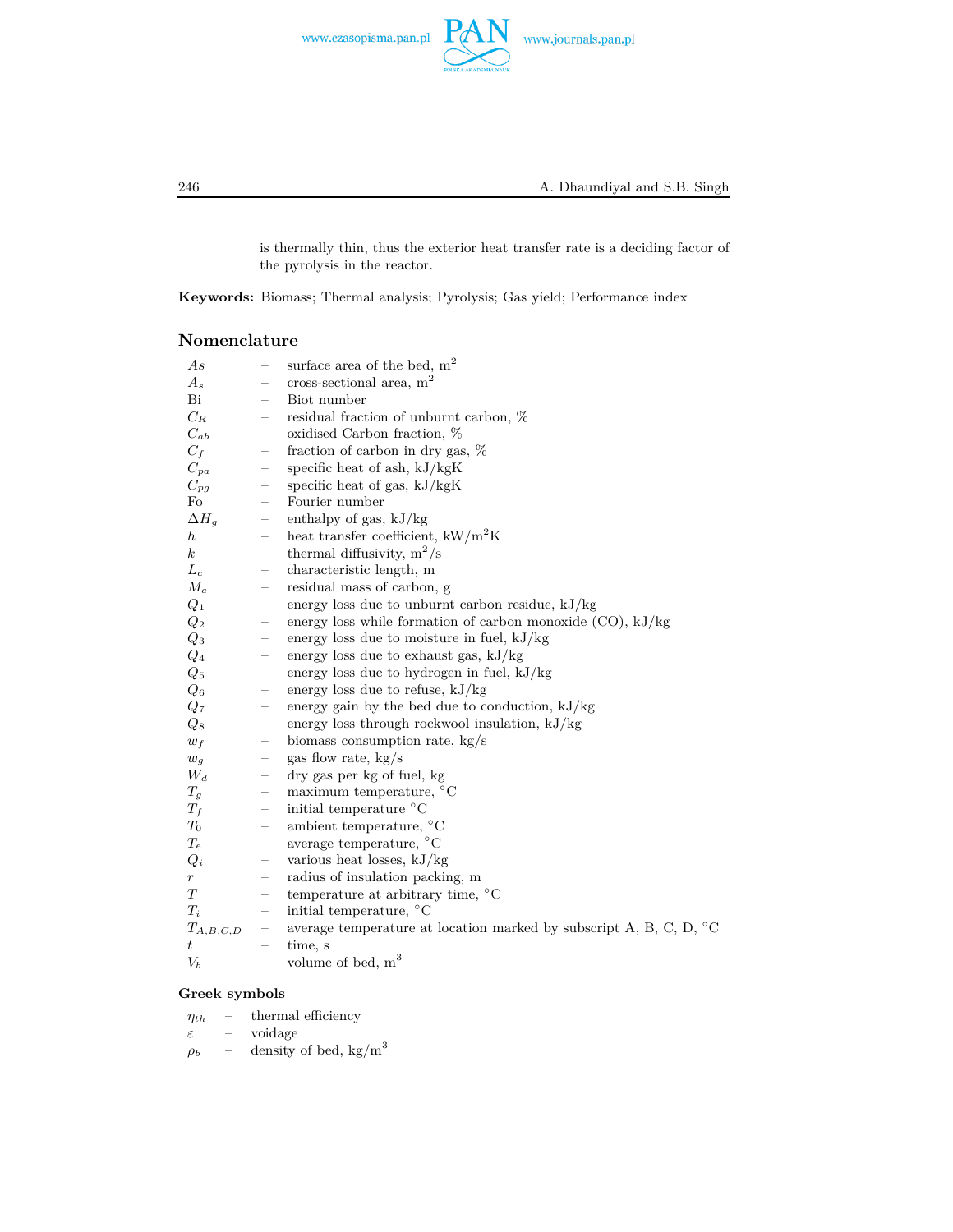

Optimisation of the performance of a pyrolysis reactor. . . 247

## **1 Introduction**

Problems with the conventional energy system are not only connected to global warming but also have some environmental concerns such as air pollution, acid precipitation, ozone depletion, emission of the radioactive substance and the forest infernos. These issues can be countered if the energy devices become more efficient and provide a sustainable energy future. The cost-effective productivity with lower greenhouse gases (GHG) emission is the desirous goal of any power plant, however, it increases the primary cost of the plant, but the cost can be recovered through suitable operative conditions. For such complex bodies, optimisation scheme provides a suitable platform for the valorisation of the whole power station in terms of efficiency, plant load factor (PLF), use factor and the net heat rate (NHR) of a power plant. Therefore, various alternative sources need to be explored and the pyrolysis process is one of them. Thermochemical conversion of biomass and urban wastes for upgrading energy, in the context of material handling (gases, liquid, and charcoal), has been becoming very promising for the last decade [1–4].

The end products of pyrolysis can be commercially lucrative, but without enhancing the ability of the power plant, it is impossible to meet the objective. The process conditions and the feedstock properties are very useful to comprehend the product distribution of the chemical/power plants. The pyrolysis of lignocellulose is not only a methodology of solid fuel conversion but also a primal part of the gasification and the combustion processes. The product yield is based upon the heating regime, pyrolysis mechanism, the residence time of volatile, particle size and the direction of flow of heat across the grains. The slow-conventional pyrolysis is applied to produce high charcoal yield which can be boosted up to 50% by operating at elevated pressures in a stagnant gaseous environment [5]. The pre-treatment of biomass may also alter the yield of products, such as the effect of torrefaction on the flash pyrolysis. The flash pyrolysis  $(1000 °C/min)$  is associated with a high reduction in the solid residual yield, but the same heating regime gets altered if the biomass gets pre-treated before pyrolysis. The torrefaction process enhances depolymerisation and cross-linking. Thus, the char yield gets promoted even in the fast pyrolysis condition [6,7]. The objective of pyrolysis is to maximise either gas or liquid yield, which mainly depends on temperature and residence time. A fluid-bed reactor encourages the gas production if the operating temperature is higher than 920 K and the residence time of about  $1 \text{ s } [8]$ , whereas the characteristics of the re-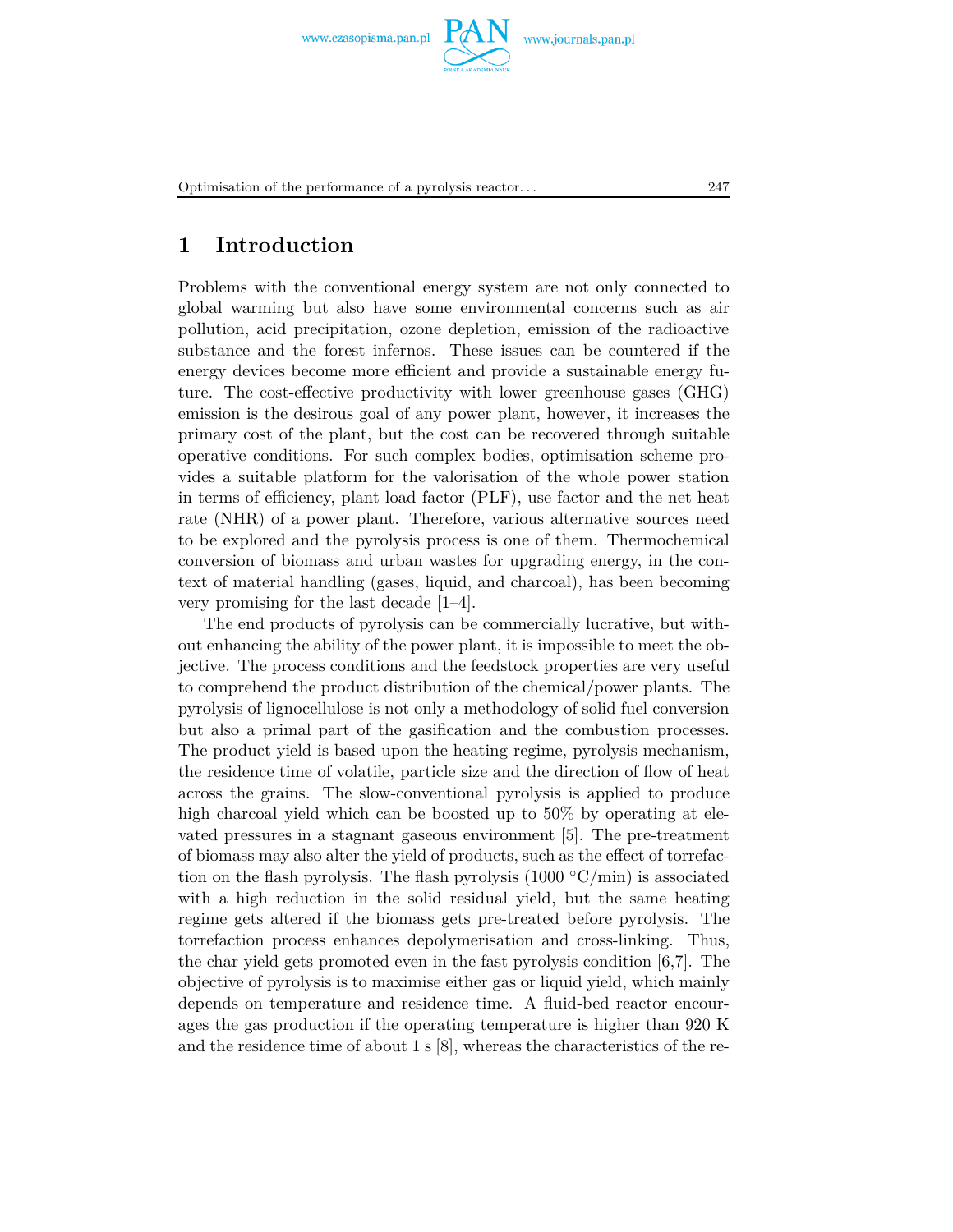

actor for high liquid yields operate at the temperature range of 670–920 K and relatively small residence times. This methodology can produce the enriched quality of biofuel at the cost of low fuel feed rate. The objective of this technology is to generate high calorific bio-oil or gas by replacing conventional fossil fuels.

The performance of different pyrolysis reactors can be predicted through the specific model, however, the size of the particle may demarcate the chemical and the physical processes [9]. The effect of internal and external heat transfer and pyrolysis kinetics on the conversion process through the introduction of characteristic numbers has been reported in the literature [10–14]. The internal pyrolysis number, the ratio of the reaction time to the conduction time, is an index of assessing the intraparticle processes. The variation of pyrolysis and Biot number (Bi)provides sufficient information about whether the process is controlled through internal heat transfer or not. Although, for defining the different regimes of solid pyrolysis (when both the numbers are less than one), the external pyrolysis number is required to know the relative importance between kinetic and internal transfer. If  $Bi < 1$ , the regime has been recognised as a 'thermally thin'. On the other hand, for  $Bi > 1$ , the regime has been identified as a 'thermally thick' [10,15]. The internal heat transfer is relatively slow as compared with external heat transfer, and a substantial thermal gradient is set across intraparticle, in the latter case. The energy analysis of a reactor at different sections of the reactor or different operating conditions provides an insight into the energy management of the plant. The major losses mainly occur inside the reactor; thus, this study emphasises on minimising the energy losses and valorisation of the produced gas through the computational interface. The energy assessment is used to carry out the thermodynamic evaluation of power at different working conditions [16–18]. Many researchers [16– 18] have suggested that the thermodynamic performance of a process is best evaluated with the qualitative assessment of a plant. Application of thermal assessment has included perusal of coal-fired electricity generation using conventional [19–22], fluidized-bed combustion and combined cycle [23–26]. The investigation is based on the thermodynamics of energy production and optimisation of its performance. The computational interface is employed to pinpoint the locations where the significant losses occurred during thermochemical conversion. To better understand the role of key design factor, a performance evaluation of a pilot size unit is conducted for different conditions.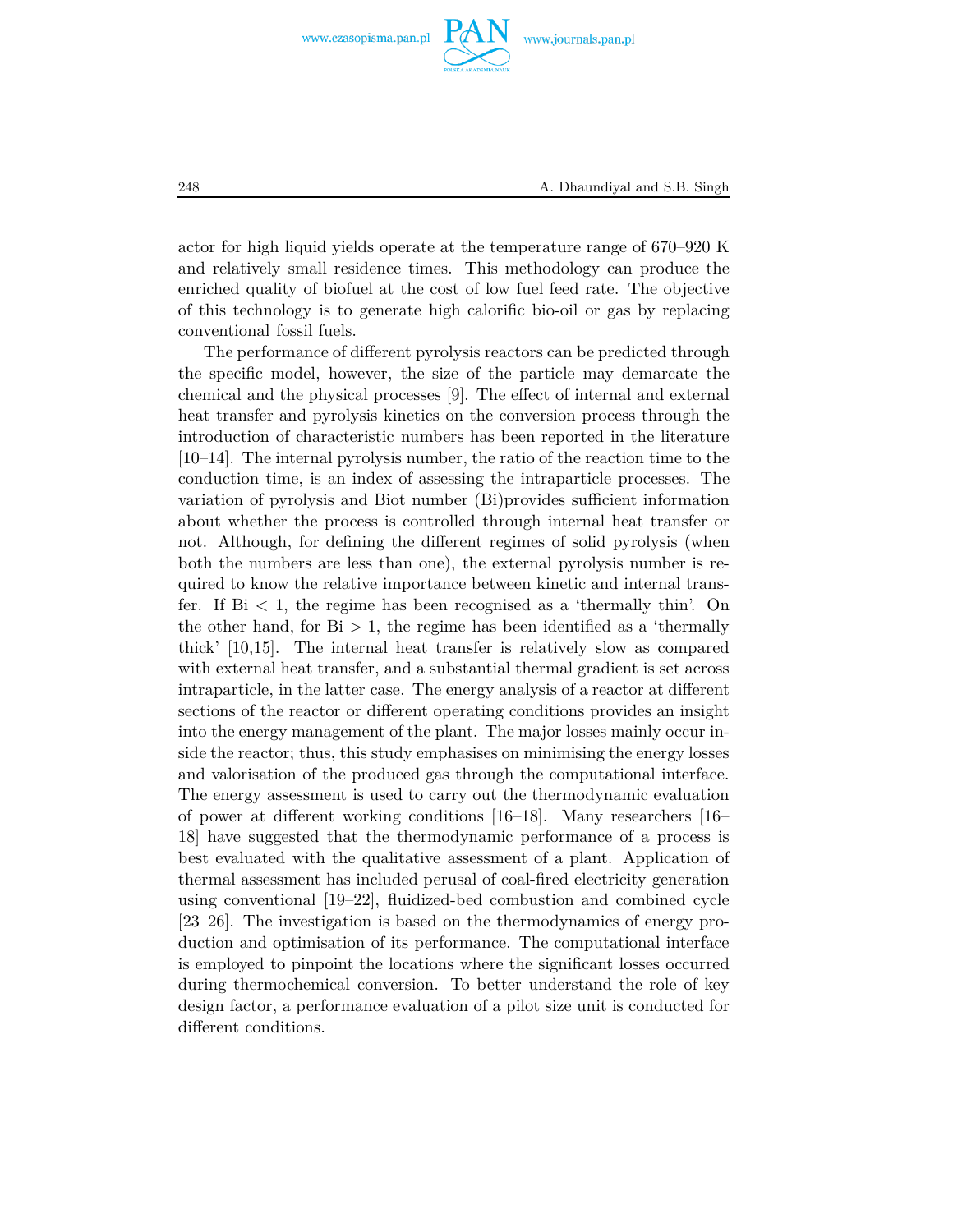

## **2 Material and methods**

#### **2.1 Thermal analysis**

Thermoanalytical schemes have been mainly used to examine the thermal behaviour of conventional fuel [27,28] and biofuels [29]. The thermal efficiency of a pilot plant (Fig. 1) can be determined through the thermal behaviour of biomass, therefore it is necessary to improve the decomposition rate so that the enthalpy of gas is optimised without causing the excessive pressure drops across the reactor. The slugging and bubbling of bed influence the pressure distribution and so as the exergy destruction. However, in the real process, exergy is always destroyed due to inherent irreversibility, but it can be minimised by optimising the certain parameters associated with the thermochemical process.

A thermodynamic study of a reactor is conducted at an operating range of  $400\degree$ C and  $600\degree$ C. The pressure of a gas varies from 0.05 kPa to 42.5 kPa at 400  $\degree$ C, whereas it is 0.135 kPa to 1.34 kPa at 600  $\degree$ C. The thermal assessment is carried for both cases and on the basis of output data, an interior point algorithm has been designed in the Matlab to optimise thermal parameters of the reactor. Both the linear and non-linear programming is used to enhance the performance index of a pilot size unit. A sensitivity analysis is done to determine the fluctuation of the objective function with an operating condition so that the best values can be obtained within the given constraints. Finally, some thermal losses and the conversion calculated. During working of testing rig there are some losses encountered, which are evaluated through the following expressions [30].

#### **Energy loss due to unburnt carbon residue**

$$
Q_1 = 33917(C - C_{ab}) \text{ kJ/kg}, \qquad (1)
$$

where,  $C$  is the carbon content of fuel and  $C_{ab}$  is the oxidised carbon fraction.

#### **Energy loss during formation of carbon monoxide (CO)**

$$
Q_2 = 10100W_d \left[28\text{CO}/(28\text{CO} + 16\text{CH}_4 + 44\text{CO}_2 + 2\text{H}_2 + 28\text{N}_2)\right] \text{kJ/kg},\tag{2}
$$

where  $W_d$  represents the mass of dry gas per kg of biomass.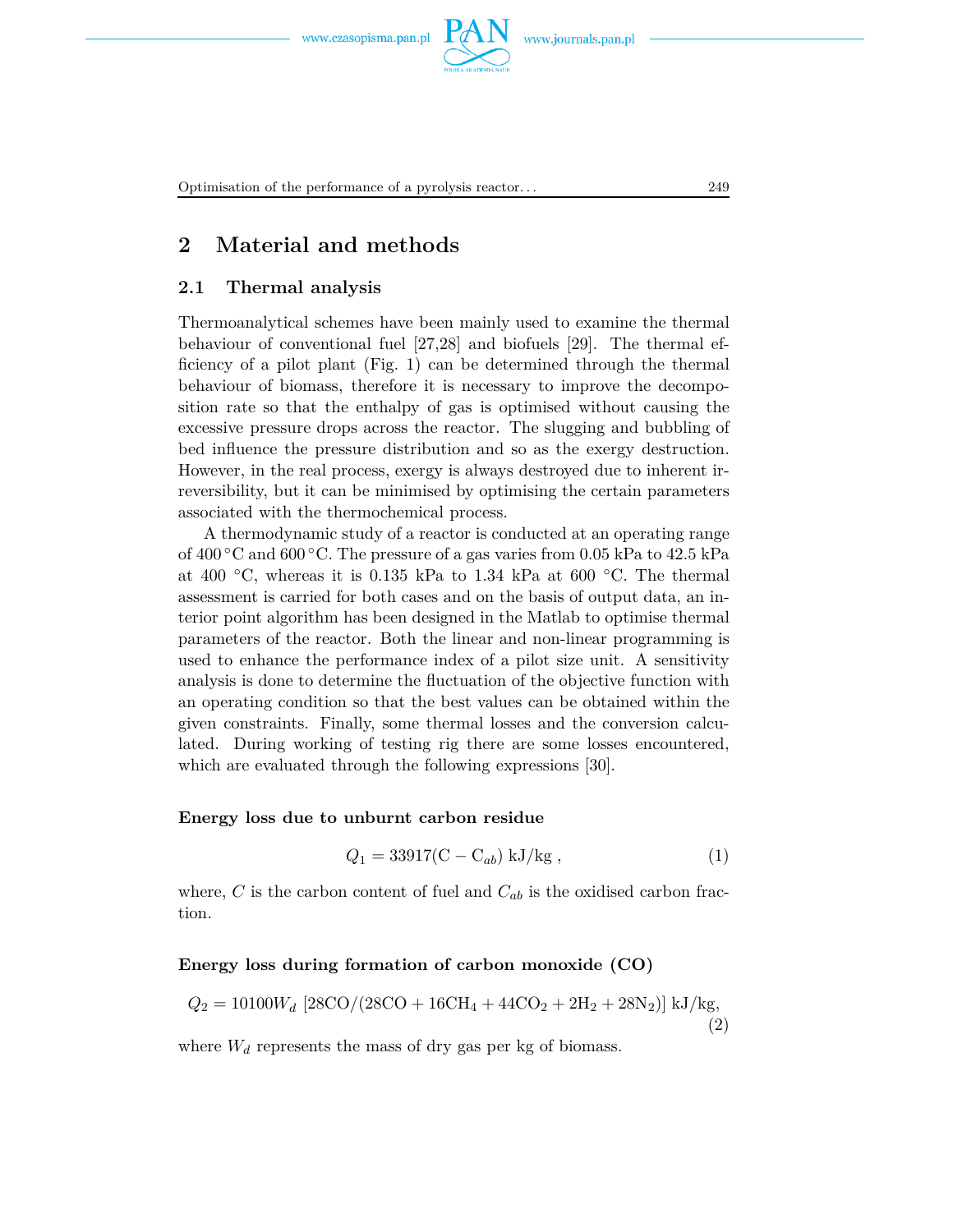

#### **Energy loss due to moisture in fuel**

$$
Q_3 = M (4.2 (100 - T_f) + 2256.8 + 2.09 (T_g - 100)) \text{ kJ/kg}. \tag{3}
$$

Here,  $T_f$  is the initial temperature at time  $t = 0$  and  $T_g$  denotes the final temperature at different sections of the reactor.

#### **Energy loss due to exhaust gas**

$$
Q_4 = W_d C_{pg} (T_e - T_0) , \t\t(4)
$$

where  $T_e$  is the average temperature across the bed and  $T_0$  is the ambient temperature (288 K).

#### **Energy loss due to hydrogen in fuel**

$$
Q_5 = 9H [4.2 (100 - T_f) + 2256.8 + 2.09 (T_g - 100)].
$$
 (5)

**Energy loss due to refuse**

$$
Q_6 = [(C - C_{ab}) + A] C_{pa} (T_g - T_0) , \qquad (6)
$$

where  $A$  is the residual ash content,  $C_{pa}$  is the specific heat of ash.

**Energy gain by the bed due to conduction- unsteady-state** (lumped system analysis)

$$
Q_7 = \rho_b V_b \frac{dT}{dt} = hA_s (T - T_0) , \qquad (7)
$$

where  $\rho_b$  and  $V_b$  denote the density and the volume of bed, respectively [31].

For the transient condition, the temperature distribution is given by

$$
\theta = \theta_0 \exp^{-\frac{hA_s t}{\rho_b V_b}}
$$
 or  $\theta = \theta_0 \exp^{(-Bi \text{ Fo})}$ .

Here the Biot (Bi) and the Fournier (Fo) numbers signify the temperature distribution and degree of penetration of heat across the bed respectively, and *A<sup>s</sup>* represents the surface area of bed, *t* denotes the time and *h* is the heat transfer coefficient:

$$
\text{Bi} = \frac{hL_c}{k} \; , \qquad \text{Fo} = \frac{\alpha t}{L_c^2} \; ,
$$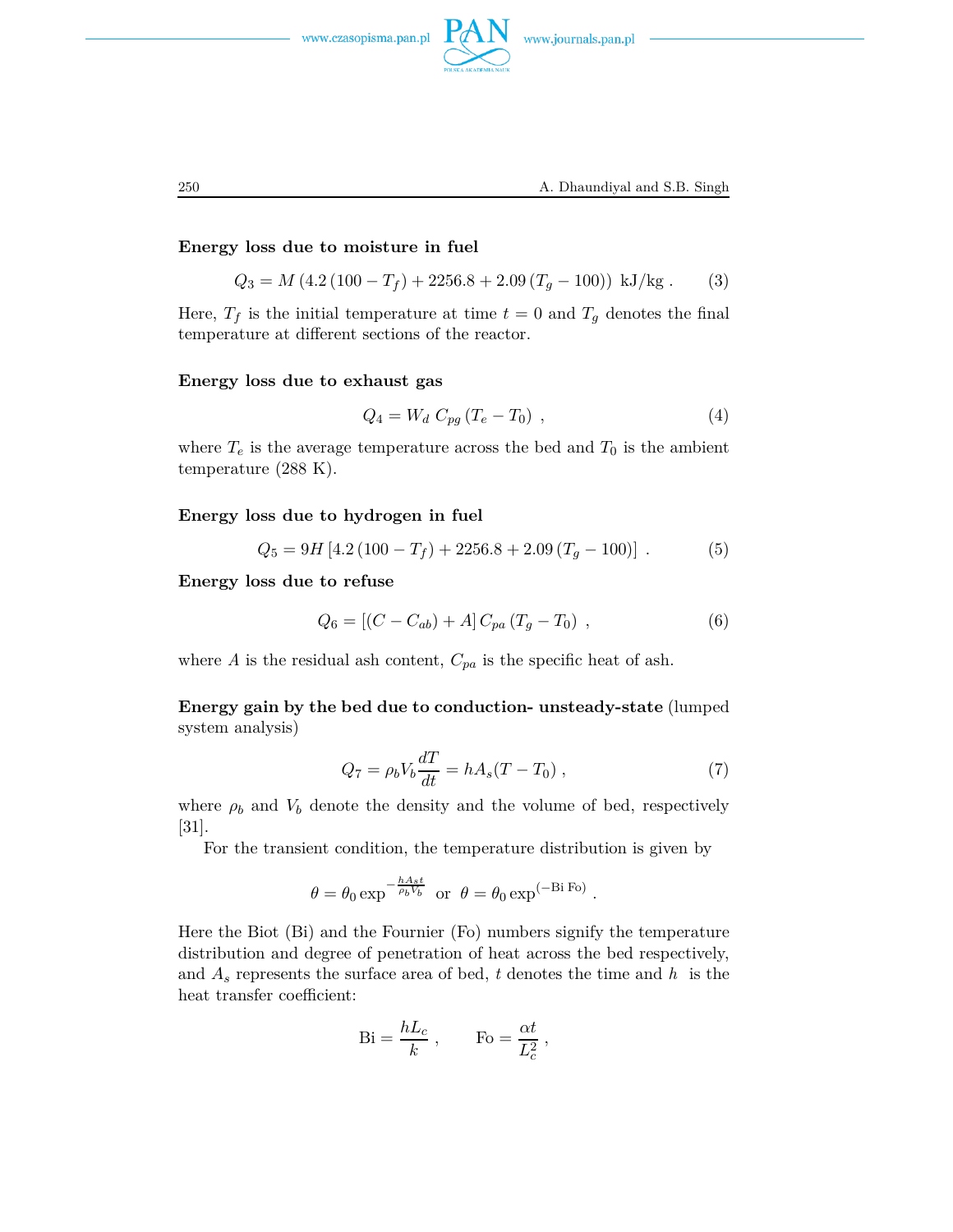



where  $\theta = T - T_0$  and  $\theta_0 = T_i - T_0$ ,  $T$  – temperature at time *t*. Then

$$
Q_7 = \frac{h\theta_0 A_s \left(e^{Bi\text{ Fo}}\right)}{w_f} \, ; \tag{8}
$$

where  $w_f$  is the biomass consumption rate.

#### **Energy loss through rockwool insulation**

$$
Q_8 = \frac{\sum_{n=1}^{n=k} \frac{1}{k_{n-1}} \ln\left(\frac{r_n}{r_{n-1}}\right)}{w_f}, \qquad (9)
$$

where *r* denotes the radius of boundary that surrounded the bed, *k* is the thermal conductivity of the bed.

The summation of the total loss is estimated by

$$
\sum Q_{loss} = Q_1 + Q_2 + Q_3 + Q_4 + Q_5 + Q_6 - Q_7 + Q_8. \tag{10}
$$

The actual dry gas per kg of fuel and the theoretical yield of gas are computed as:

$$
W_d = \frac{C_{ab} [44 \text{CO}_2 + 28 \text{CO} + 2 \text{H}_2 + 16 \text{CH}_4]}{12 [\text{CO} + \text{CO}_2 + \text{CH}_4]} / \text{per kg of fuel}, \qquad (11)
$$

$$
W_{th} = \frac{C\left[44\text{CO}_2 + 28\text{CO} + 2\text{H}_2 + 16\text{CH}_4\right]}{12\left[\text{CO} + \text{CO}_2 + \text{CH}_4\right]} / \text{per kg of fuel.}
$$
 (12)

#### **2.2 Experimental installation**

The tests have been conducted at the National Agriculture Research and Innovation Centre, Hungary. The raw material, the G50 hardwood (Acacia) chips, has been used in the pyrolysis unit (Fig. 1). The physicochemical characteristic of the raw material is determined through physical and chemical analysers. The intensive  $(T, P)$  and the extensive  $(m)$  properties are determined by incorporating the different kind of sensors (Fig. 2.) around the periphery of the testing rig. The temperature sensors are placed at equidistance from each other, that is 80 mm apart, whereas the pressure and the weight sensors are retrofitted near the base of the unit. The 'K' type (nickel-chromium/nickel-alumel) thermocouple is used for this study.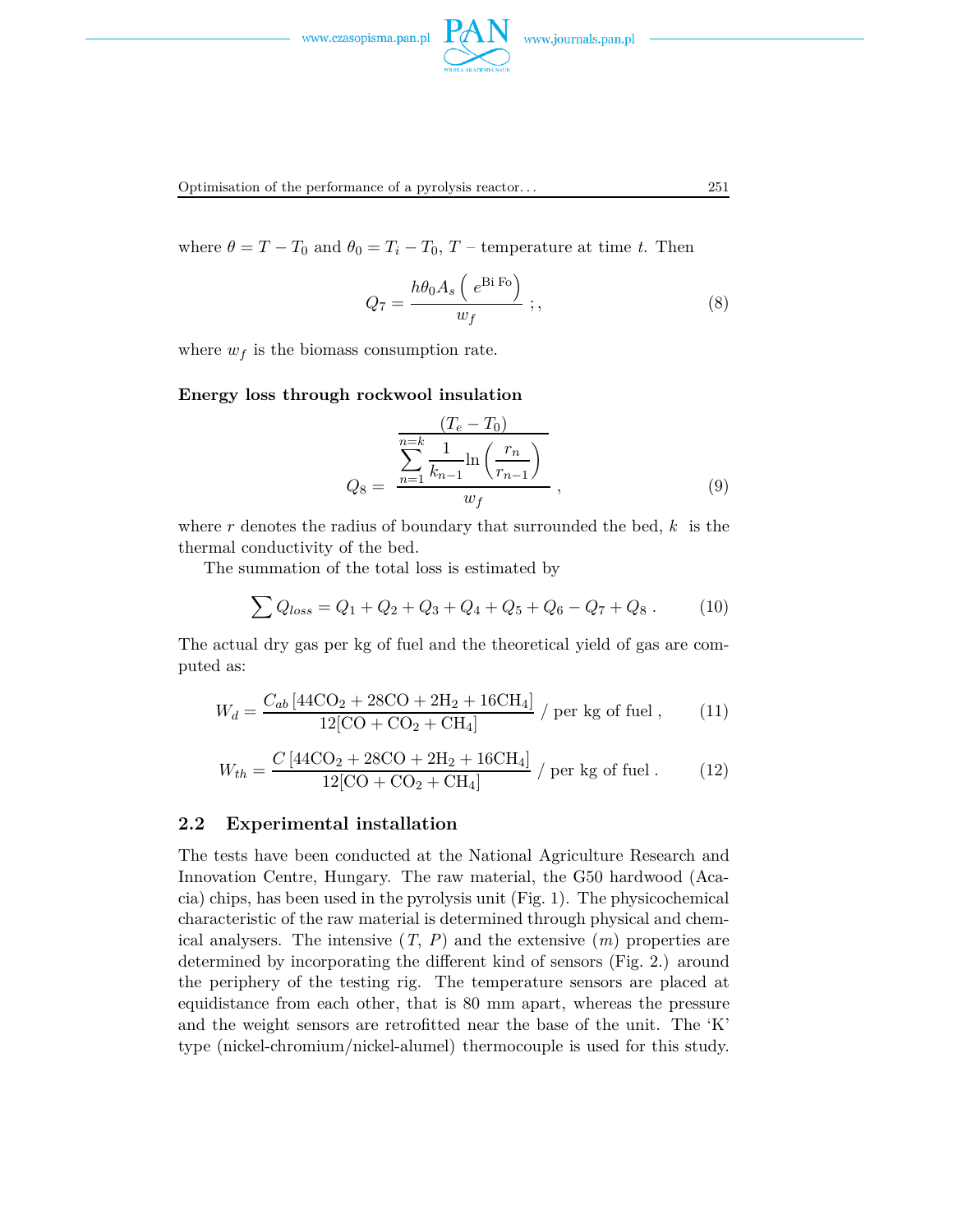

252 A. Dhaundiyal and S.B. Singh

The purge gas  $(N_2)$  is allowed to flow at the volumetric rate of 0.7 L/s and at the outlet pressure of 150 kPa. The maximum pressure at the inlet of the Nitrogen gas cylinder is 5000 kPa. The weight sensor is protected from getting damaged by the insulating cap. All these sensors are connected to the PC *via* the multioperating data logger. The indirect heating of the reactor is provided by a 2 kW heating element (Hertz). The grid material is manufactured of 0.7 mm stainless steel, while the Rockwool covering of 50 mm is provided to prevent the heat losses around the periphery of the pyrolysis reactor. The core of the pyrolysis chamber is formed of 1.5 mm thick welded carbon steel. The inner and the surface diameters of the reactor are 110 mm and 210 mm, respectively. There is an aluminium foil wrapped around the insulating material (Rockwool) to protect it from getting damaged. The thickness of insulating material is 50 mm. The raw as well as the carbonised part of the G50 chips are illustrated in Fig. 3.

The elemental composition of the raw material is measured by a CHNO-S analyser (Vario MACRO cube). The tungsten oxide (WO<sub>2</sub>) powder (Wolfram, Germany) is mixed with the sample to facilitate the pre-combustion of the sample. Firstly, the analyser is calibrated for birch leaves so that it can be ensured whether the device is properly working or not. The analyser is heated up to  $1200\,^{\circ}\text{C}$  for 30 min, and once it reaches the precombustion required for the given material, the capsule form of the sample is fed into the rotating disk. The flow rate of oxygen maintains the catalytic combustion, whereas helium gas is used as a carrier gas for the products of combustion. The products of combustion are latterly separated into its constituents through trap chromatography. The halogen content is detected through a similar unit, which is equipped with an infrared detector (IR). The calorific value of hardwood is obtained using the bomb calorimeter at the constant volume. The physicochemical characteristic of hardwood is shown in Tab. 1. The ash-melting point of hardwood is measured by making an ash mould of 1.5 cm  $\times$  1 cm. The mould is kept inside the ash melting furnace, and the temperature gets increased with respect to time. The ash of a material passes through the five major temperature zones: sintering temperature, deformation temperature, sphere temperature, hemisphere temperature and the flow temperature. Once the sharp corners of mould are getting filleted, it implies the ash material is at a verge to enter the plasticity zone. The optical bench used for this purpose is designed by the Hesse Instrument.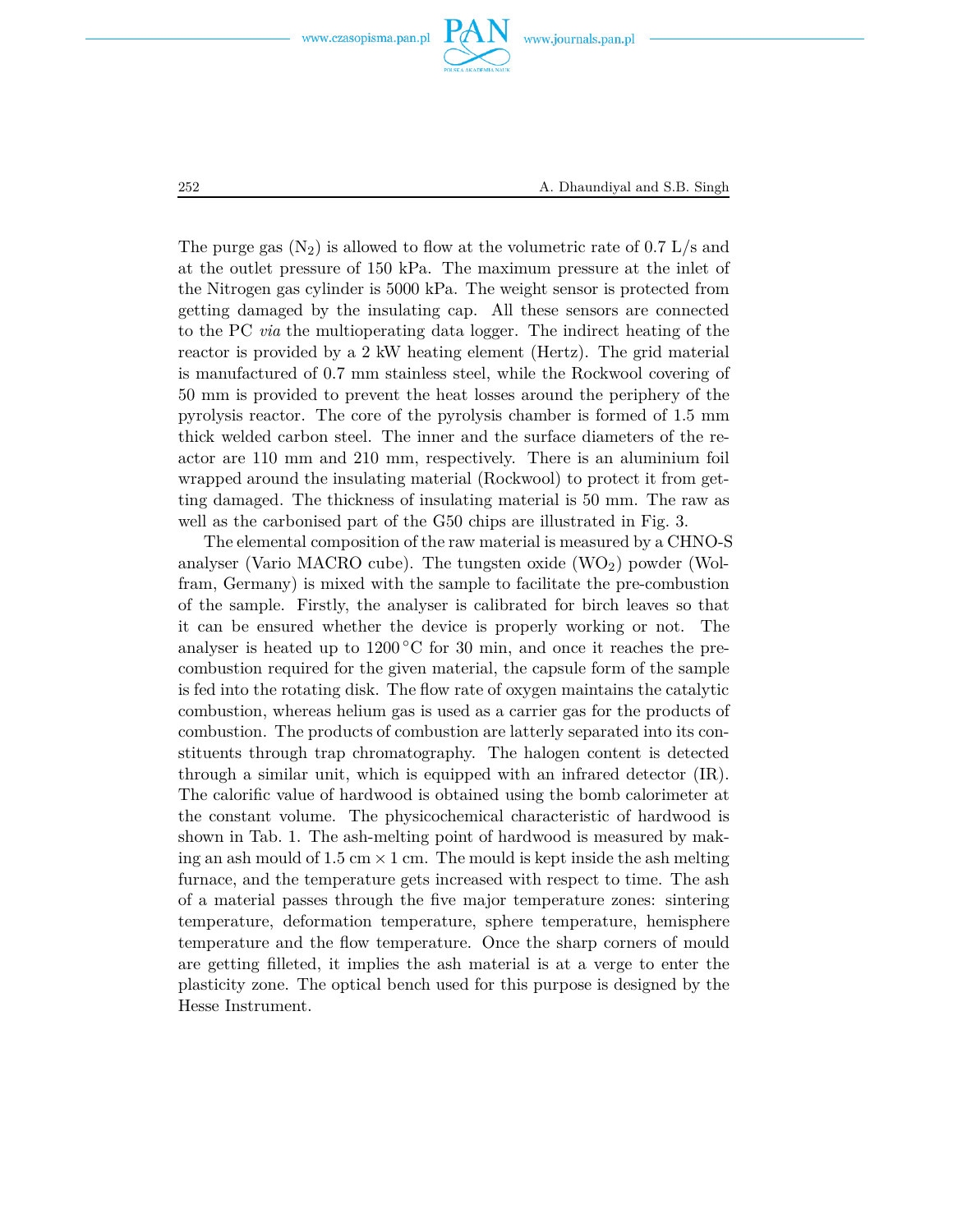

Table 1: The physiochemical composition of hardwood (acacia).

|  |  |                                                   |       | $ C(\%) H(\%) N(\%) O(\%) S(\%) Cl(\%) Ash(\%) *HCV$ | (MJ/kg) | $*NCV$ Ash | melting<br>$(MJ/kg)$ point $({}^{\circ}C)$ |
|--|--|---------------------------------------------------|-------|------------------------------------------------------|---------|------------|--------------------------------------------|
|  |  | $50.030$   $5.849$   $0.075$   $42.947$   $0.061$ | 0.002 | 1.037                                                | 19.976  | 18.700     | 1973                                       |

\*High calorific value \*\* Net calorific value





### **3 Results and discussion**

The analysis of reactor is based on the thermal conversion of fuel into the gaseous products. The different operating conditions are used to evaluate the overall enthalpy of the system. The objective functions alongside with linear as well as non-linear inequalities are optimised through the interior-point algorithm. Matlab R2015b has been used for optimising the performance of the reactor. The pyrolysis reaction is given by

$$
\frac{50.030}{12} \text{ C} + \frac{5.849}{2} \text{H}_2 + \frac{42.947}{32} \text{O}_2 + \frac{0.061}{32} \text{S} + h \text{ N}_2 + a \text{O}_2 + c \text{ H}_2 \text{O}
$$
  

$$
\rightarrow b \text{CO}_2 + d \text{SO}_2 + e \text{N}_2 + f \text{CO} + g \text{CH}_4 + k \text{H}_2 , \quad (13)
$$

where symbols  $a-k$  are stoichiometric reaction coefficient. It is observed having seen a stoichiometric ratio (chemically correct ratio of air and fuel) of the system that the pyrolysis is relatively improved through optimisation,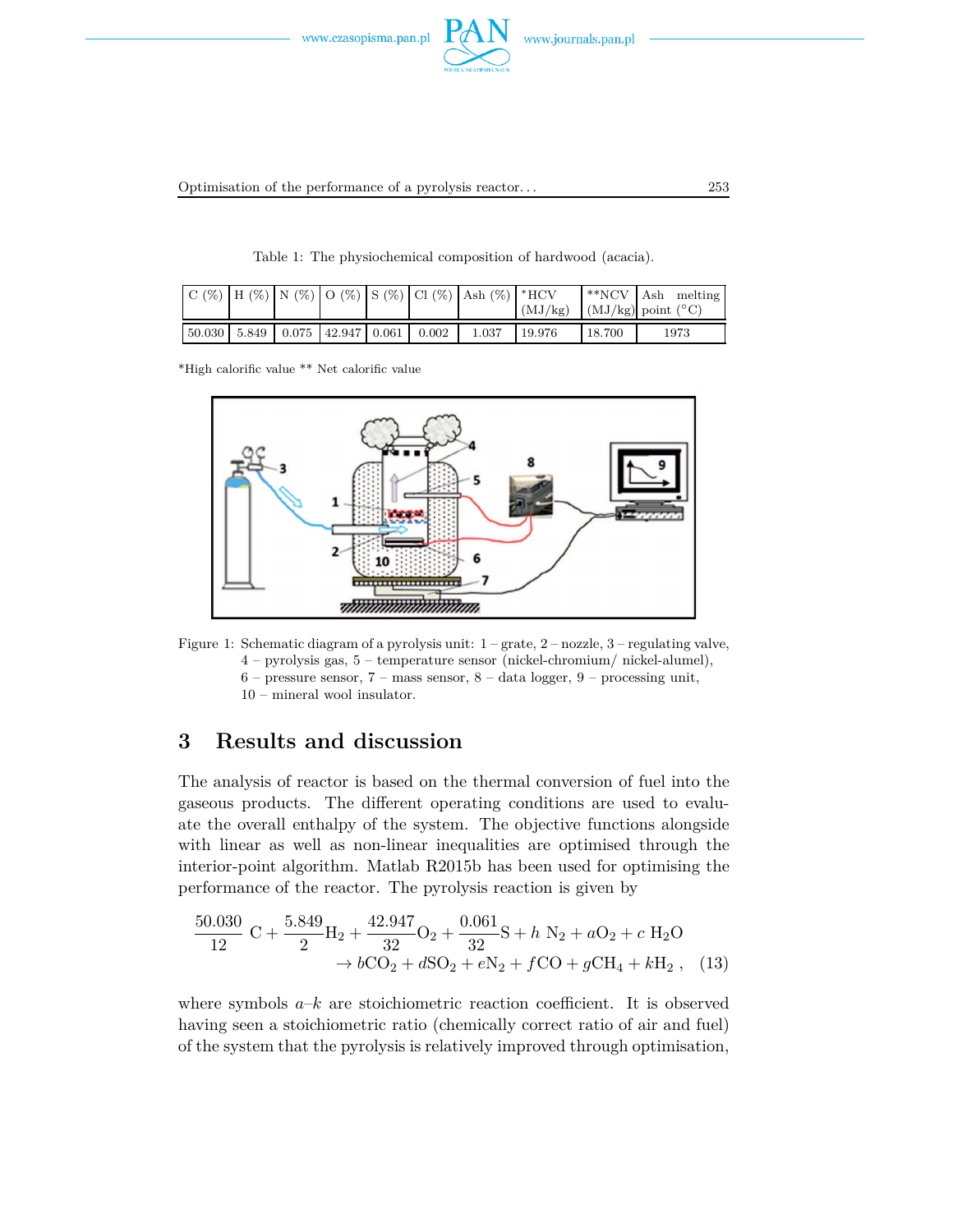



Figure 2: Location of the sensors in a pyrolysis unit: A, B, C and D – location of temperature sensor, S-I-G – mass sensor, GR – grid sheet.



Figure 3: The G50 hardwood chips before and after pyrolysis: (a) – the raw material, (b) – biochar.

thus the energy losses during the release of volatile gases have been curtailed to a greater extent by the adopted scheme. The fraction of oxygen in the products of pyrolysis is relatively increased after optimisation, nevertheless, the change in the oxygen proportion as compared to carbon and hydrogen is relatively low. The pictorial representation of pyrolysis is depicted through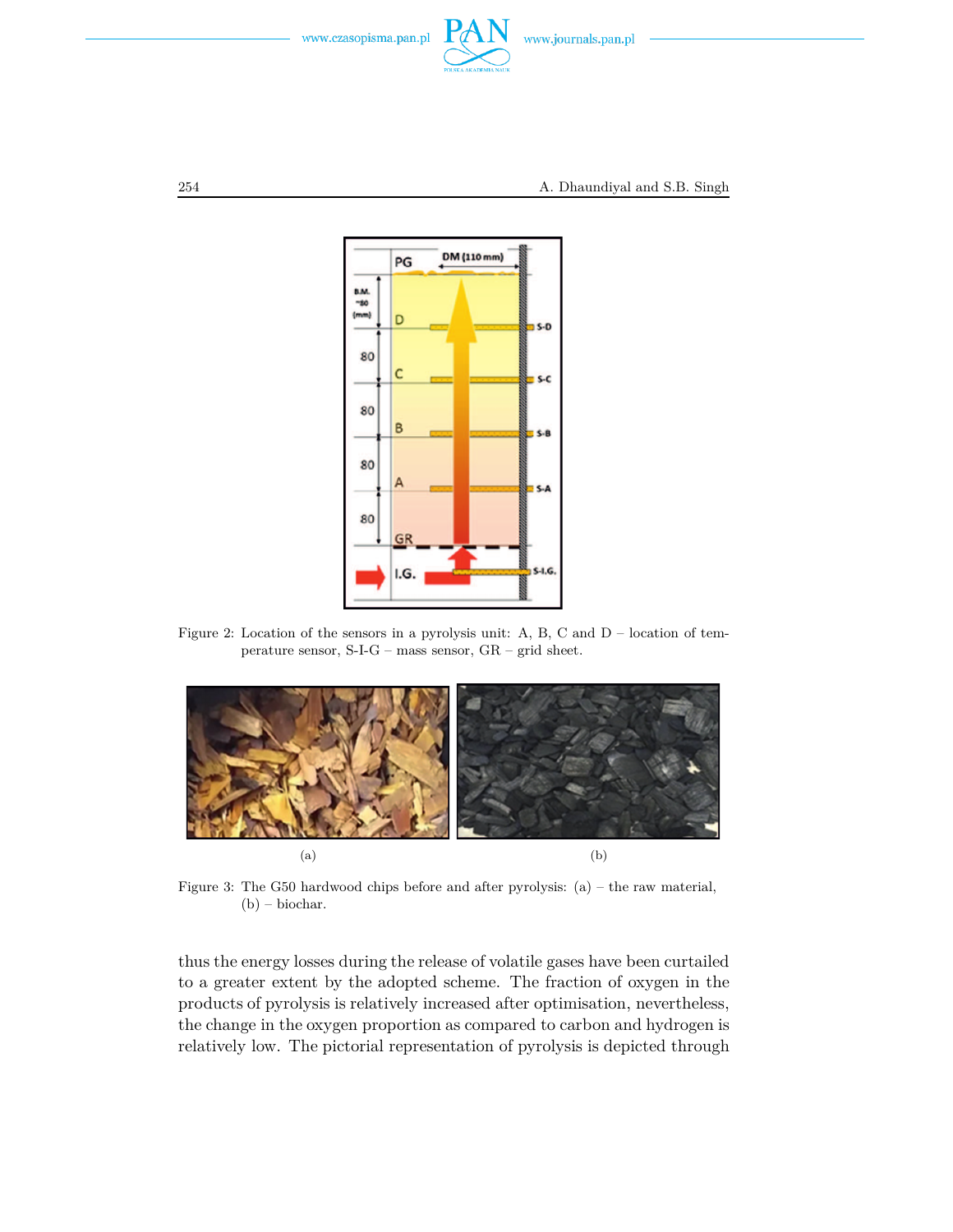



the ternary diagram (Fig. 4). The diagram is divided into four zones (I, II, III, and IV). The first and second zone show the spatial arrangement of fuel and the product of combustion respectively; whereas zone III and zone IV denote the gaseous products obtained after decomposition of hardwood chips. It demarcates the limits of the thermochemical and combustion processes. The gas yield (CO, CO2, CH4, H2) can be seen through the projection lines. There is nearly a 6% increase in the gas yield obtained by optimising the performance of the reactor. On the other hand, the oxidised fraction of carbon also rises by 4.8%. But the relative increase is within the given operational range.



Figure 4: Ternary diagram for hardwood:  $I$  – reactant side,  $II$  – theoretical combustion, III – pyrolysis gas composition, IV – pyrolysis gas composition at optimised condition.

The parametric information of gas and fuel is shown in Tab. 4. One more thing is also highlighted through this study that it is necessary that the flow rate of gas should be relatively small as compared to the fuel consumption rate so that the pressure drop during elutriation can be minimised, however decreasing the fuel consumption rate beyond the permissible range is also not beneficial, as it affects the regimes of solid pyrolysis via altering the heat transfer mechanism among intraparticle of the bed.

The temperature distribution pattern must be quasi-isothermal near the grid of the reactor since it is necessary to minimise the exergy loss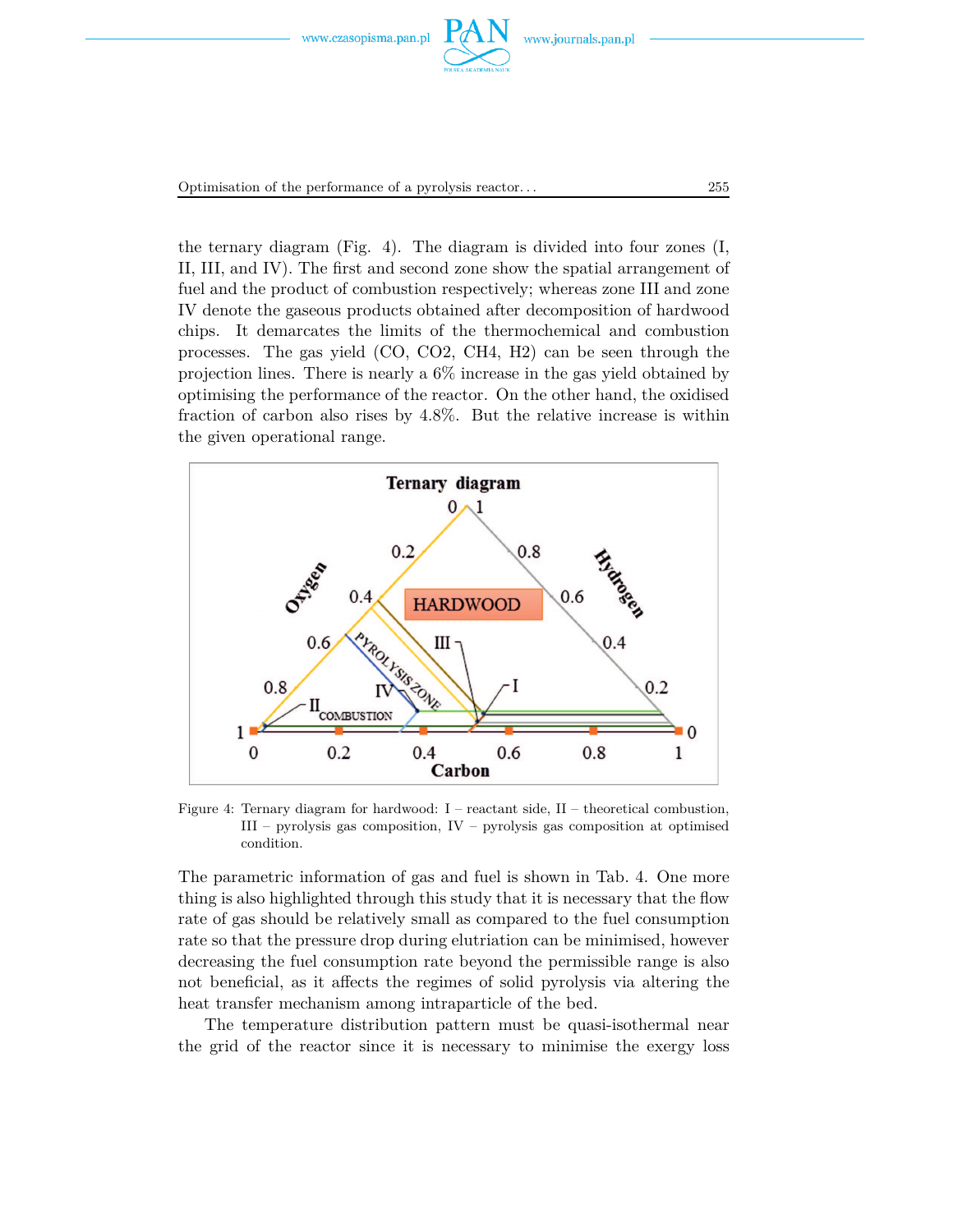

| Operating<br>condition    | $\boldsymbol{a}$ |       | с     | u      | е      |       |       |       | п      |
|---------------------------|------------------|-------|-------|--------|--------|-------|-------|-------|--------|
| Optimised                 | 0.00038          | .860  | 2.620 | 0.0019 | 0.0211 | 1.590 | 0.708 | 4.130 | 0.0013 |
| $400\,^{\circ}\mathrm{C}$ | .6012            | 2.250 | 0.430 | 0.0019 | 6.0260 | 1.790 | 0.121 | 3.220 | 6.020  |

Table 2: Actual stoichiometric reaction coefficient.

Table 3: Temperature distribution across the reactor.

| $C_{pa}$ | $C_{pg}$ | <b>Biot</b><br>number | $Tq(^{\circ}C)$ | temperature<br>Average<br>across<br>different cross-section $({}^{\circ}C)$ |         |        |        |  |  |
|----------|----------|-----------------------|-----------------|-----------------------------------------------------------------------------|---------|--------|--------|--|--|
|          |          |                       |                 | $T_A$                                                                       | $T_B$   | $T_C$  | $T_D$  |  |  |
| 1.049    | 2.024    | 0.028                 | 463.56          | 454.50                                                                      | 355.100 | 325.46 | 299.27 |  |  |
| 1.890    | 1.222    |                       | 400             | 341.27                                                                      | 272.42  | 230.94 | 212.72 |  |  |

Table 4: Gas composition (volume basis).

| Operating<br>condition        | CO <sub>2</sub> | CO   | $\rm{H}_{2}$    | CH <sub>4</sub> | $\mathrm{N}_2$  | $W_d$ $W_{th}$ | Gas<br>vield | $C_{ab}$ | $w_f$                                                                                                                                                            | $w_g$  |
|-------------------------------|-----------------|------|-----------------|-----------------|-----------------|----------------|--------------|----------|------------------------------------------------------------------------------------------------------------------------------------------------------------------|--------|
|                               | 96              | '%`  | $\mathscr{C}_0$ | (%`             | $\mathscr{C}_0$ |                | $(\% )$      |          | (kg/s)                                                                                                                                                           | (kg/s) |
| 463.56 $\,^{\circ}\mathrm{C}$ |                 |      |                 |                 |                 |                |              |          | $\left[22.455\right]$ 19.25 $\left[49.76\right]$ 8.23 $\left[0.0029\right]$ 1.26 $\left[1.475\right]$ 85.42\% $\left[0.43\right]$ 0.000313 $\left[0.0013\right]$ |        |
| $400-600\text{ °C}$           | 12.2            | 14.3 | 19.9            | 1.8             | 51.8            |                |              |          | $1.21$ $1.489$ $81.22\%$ $0.41$ $0.000210$ $0.0023$                                                                                                              |        |

during the thermochemical conversion of the fuel. The drastic variation in thermal history affects the pathway of pyrolysis reactions. The excessive mass transfer increases tar yield, which is highly unfavourable for electricity generation through the spark-ignition (SI) engine. The structural composition of biomass is also very important to affect the yield of pyrolysis. The hardwoods comprise nearly  $40-50\%$  of cellulose, so the overall process is guided by decomposition of it. The pyrolysis of cellulose takes place over the temperature range of 280  $\degree$ C to 500  $\degree$ C, thus the products of decomposition are predominately the volatile fraction of biomass. The excessive increase in the temperature beyond 320 ◦C affects the decomposition rate of lignin and so as the residual mass fraction of carbon, which is illustrated in Tab. 6. Through the lumped heat analysis, it is found that the system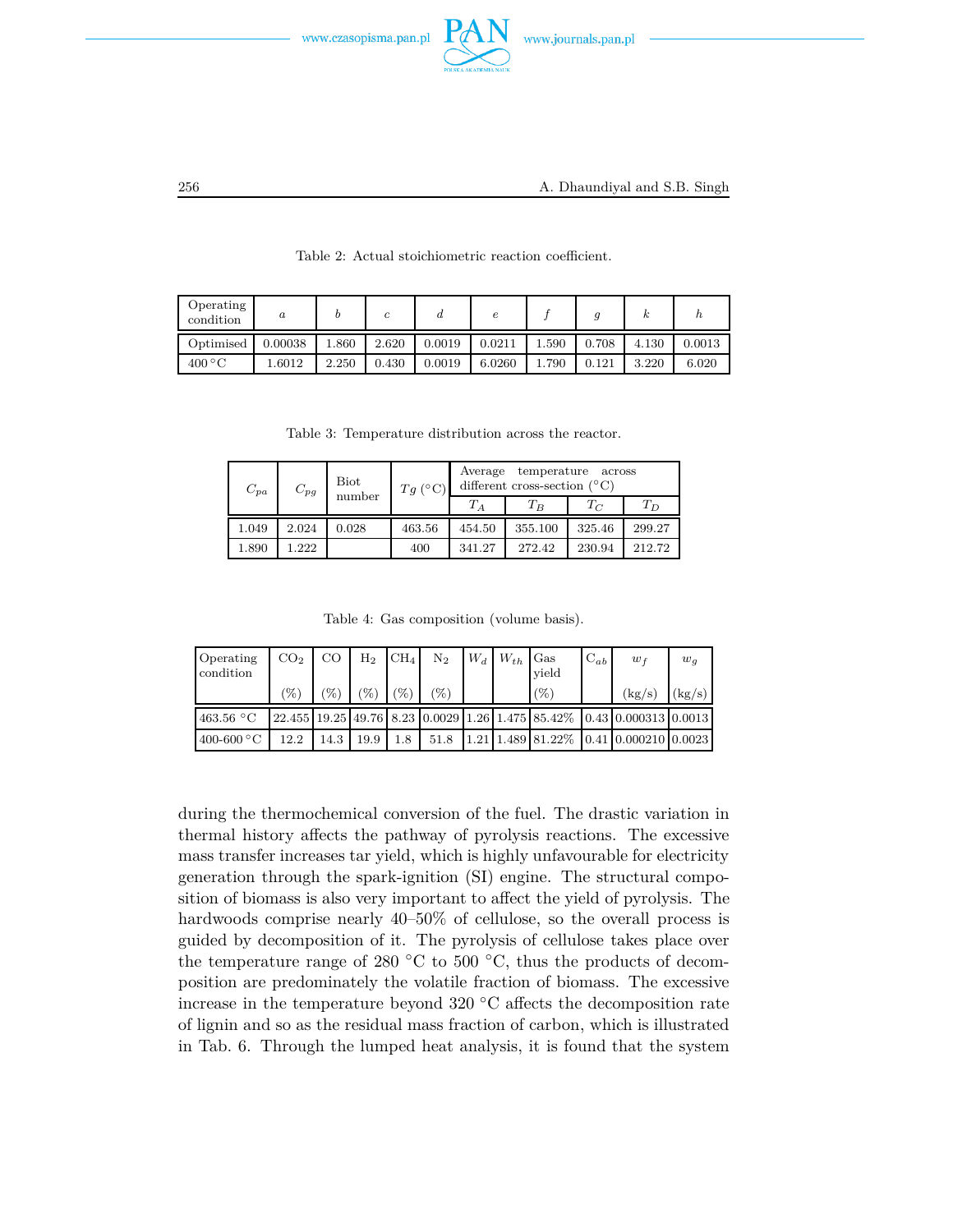



Optimisation of the performance of a pyrolysis reactor. . . 257

| $Q_i$ (kJ/kg)              |                        | A                       |                     | B                      |                     |                     |  |  |
|----------------------------|------------------------|-------------------------|---------------------|------------------------|---------------------|---------------------|--|--|
|                            | 463.56 ( $^{\circ}$ C) | 400 ( $\rm ^{\circ}C$ ) | 600 $(^{\circ}C)$   | 463.56 ( $^{\circ}$ C) | 400 ( $^{\circ}$ C) | 600 $(C)$           |  |  |
| $Q_1$                      | 2408.21                | 2964.34                 | 2408.11             | 2408.11                | 2964.34             | 2408.11             |  |  |
| $Q_2$                      | 4979.24                | 4952.50                 | 5059.71             | 4952.50                | 4952.50             | 5059.71             |  |  |
| $\overline{Q_3}$           | 257.31                 | 240.05                  | 250                 | 228.71                 | 228.71              | 241.80              |  |  |
| $\scriptstyle Q_4$         | 1220.89                | 1196.17                 | 1519.29             | 943.76                 | 943.76              | 1331.21             |  |  |
| $Q_5$                      | 1627.19                | 1603.62                 | 1666.56             | 1527.87                | 1527.87             | 1612.05             |  |  |
| $\,Q_6$                    | 91.77                  | 65.91                   | 158.32              | 65.91                  | 65.91               | 158.32              |  |  |
| $-Q7$                      | 73.44                  | 6.21                    | 5.58                | 8.72                   | 6.55                | 8.72                |  |  |
| $\overline{Q8}$            | 60.86                  | 110.33                  | 36.35               | 63.70                  | 87.05               | 63.70               |  |  |
| $\sum Q_i$                 | 10559.31               | 11128.62                | 11092.75            | 10169.78               | 10765.07            | 10866.17            |  |  |
| $\triangle H_g$<br>[kJ/kg] | 2267.24                | 648.76                  | 1515.736            | 2361.51                | 680.30              | 10866.17            |  |  |
| $Q_i$ (kJ/kg)              |                        | $\mathcal{C}$           |                     | $\overline{D}$         |                     |                     |  |  |
|                            | 463.56 (°C)            | 400 ( $^{\circ}$ C)     | 600 ( $^{\circ}$ C) | 463.56 ( $^{\circ}$ C) | 400 ( $^{\circ}$ C) | 600 ( $^{\circ}$ C) |  |  |
| $Q_1$                      | 2408.11                | 2964.34                 | 2408.11             | 2408.11                | 2964.34             | 2408.11             |  |  |
| $\overline{Q_2}$           | 4952.50                | 4952.50                 | 5059.71             | 4952.50                | 4952.50             | 5059.71             |  |  |
| $Q_3$                      | 221.88                 | 221.88                  | 224.66              | 218.88                 | 218.88              | 223.22              |  |  |
| $\overline{Q_4}$           | 791.68                 | 791.68                  | 936.77              | 724.89                 | 724.89              | 902.78              |  |  |
| $\scriptstyle Q_5$         | 1482.23                | 1482.23                 | 1497.74             | 1462.19                | 1462.19             | 1488.17             |  |  |
| $\,_{6}$                   | 65.91                  | 65.91                   | 158.32              | 65.91                  | 65.91               | 158.32              |  |  |
| $-Q_7$                     | 5.03                   | 5.03                    | 4.14                | 6.08                   | 5.58                | 6.08                |  |  |
| $\mathbb{Q}_8$             | 67.24                  | 73.02                   | 67.24               | 66.86                  | 66.86               | 86.40               |  |  |
| $\sum Q_i$                 | 9972.02                | 10547.33                | 10348.40            | 9882.13                | 10451.44            | 10320.62            |  |  |
| $\triangle H_a$<br>[kJ/kg] | 2408.65                | 700.00                  | 10348.40            | 2452.89                | 717.83              | 10320.62            |  |  |

Table 5: The heat losses across different sections of a reactor.

is 'thermally thin', and the pyrolysis process is guided by the external heat transfer rate alone. The benefit of the thermally thin system is more homogenous carbonisation than that of 'thermally thick' regime [12], so the chances of getting the optimised gas yield increases, which is clearly visible in Tab. 4. The 16% rise in temperature scale, which does not deviate much from the average base temperature (TA), is required to improve the holistic performance of the reactor. But it merely depends on the objective set for the given reactor. The rapid heating rate encourages mass transfer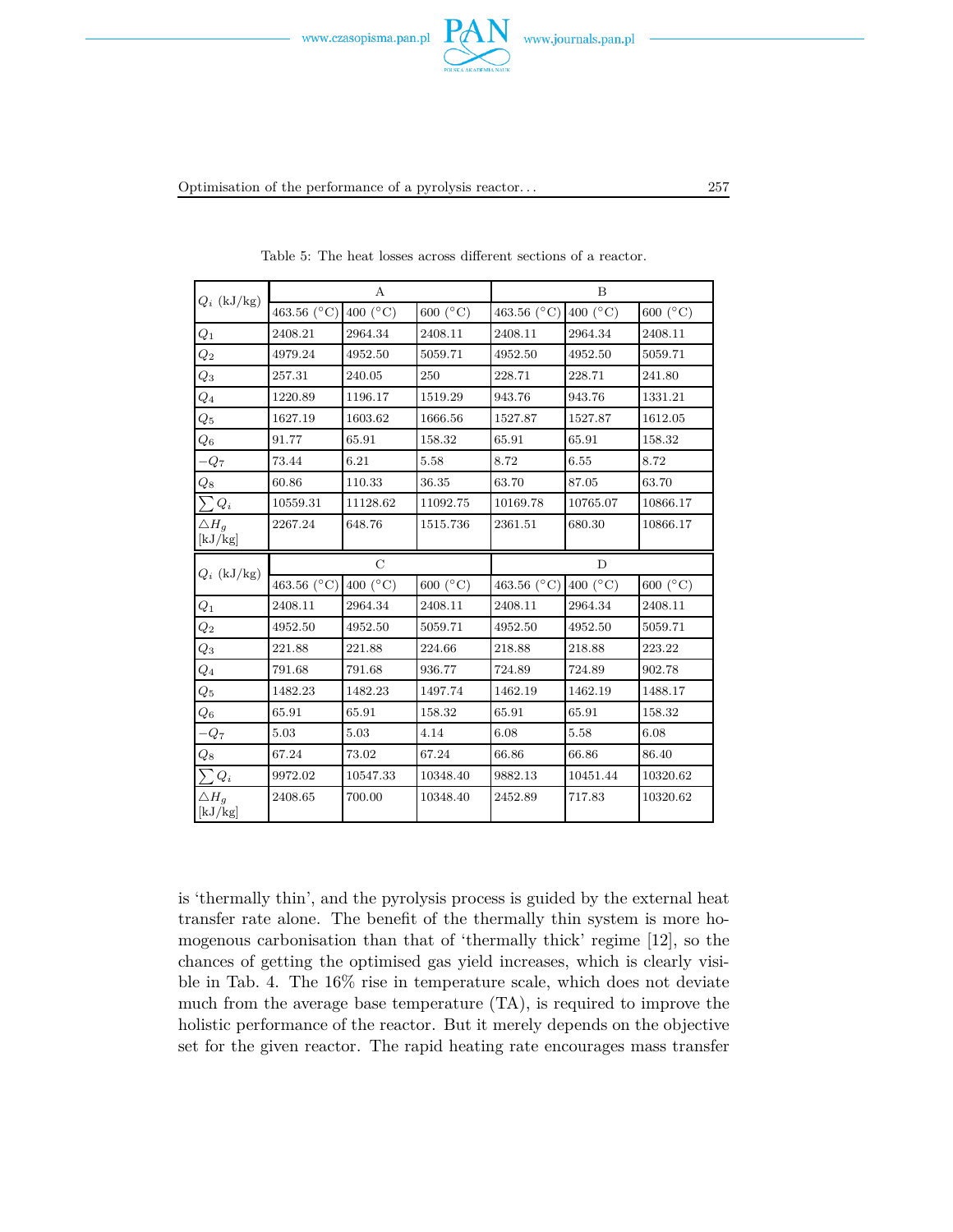

| Operating<br>condition | $Q_{loss}$<br>(kJ/kg) | $\overline{\triangle H_g}$<br>(kJ/kg) | $\eta_{th}(\%)$ | Carbon<br>conversion<br>efficiency $(\%)$ |                          | Reactor characteristic |              |              |
|------------------------|-----------------------|---------------------------------------|-----------------|-------------------------------------------|--------------------------|------------------------|--------------|--------------|
|                        |                       |                                       |                 |                                           | $C_f$<br>$\mathscr{C}_0$ | $W_R$<br>(g)           | $C_R$<br>(%) | $M_c$<br>(g) |
| 400 °C                 | 10723.11              | 686.72                                | 46.32           | 67                                        | 33                       | 97.71                  | 89           | 86.96        |
| 600 °C                 | 10656.98              | 1587.02                               | 46.64           | 67                                        | 33                       | 78.00                  | 86           | 67.08        |
| Optimised              | 10145.80              | 2372.50                               | 49.21           | 68                                        | 34                       | 81.65                  | 87           | 71.03        |

Table 6: Parameters related to the performance index of a reactor.

along with pyrolysis and char inhibition reactions to reduce the char yield [32]. The temperature gradient between the two sections is relatively small as compared to the experimental condition, which is also one of the main reasons for decreasing of entropy generation and the overall thermal loss gets minimised. The calculated thermal losses across the pyrolysis reactor are tabulated in Tab. 5. There is a 5% decrease in thermal losses at the base section of the reactor with respect to 400  $\degree$ C, whereas it is nearly 5.5% for other sections (B, C, and D) of the reactor. The areas pinpointed by an interior point algorithm are the carbon conversion efficiency and the lumped heat capacitance of a reactor. The energy gain through the heating element must be very efficient to improve the thermal efficiency of the power plant. How efficiently the external heat transfer is carried out in a 'thermally thin' system is the most significant aspect of the power plant as it governs kinetics of pyrolysis. The overall performance of a reactor on an average basis is computed in Tab. 6.

The positive benchmark of this study is observed while doing the nonlinear optimisation of enthalpy of gas so that the gas, which is being used for thermal or other power applications, improves the overall efficiency of a power plant. The enthalpy of the gas increases by 49% whereas it is not necessary that the elevation of temperature boosts-up the gas yield. The most vital part of the analysis is the minimisation or maximisation of fluid and thermal parameters so that the overall effects of them on a system improves the exergy of the power plant. In the practical situation, it is very difficult to control the heating profile of a system as various endothermic as well as exothermic reaction influence the overall heat of reaction, especially in the case of thermochemical conversion where oxygen content is very low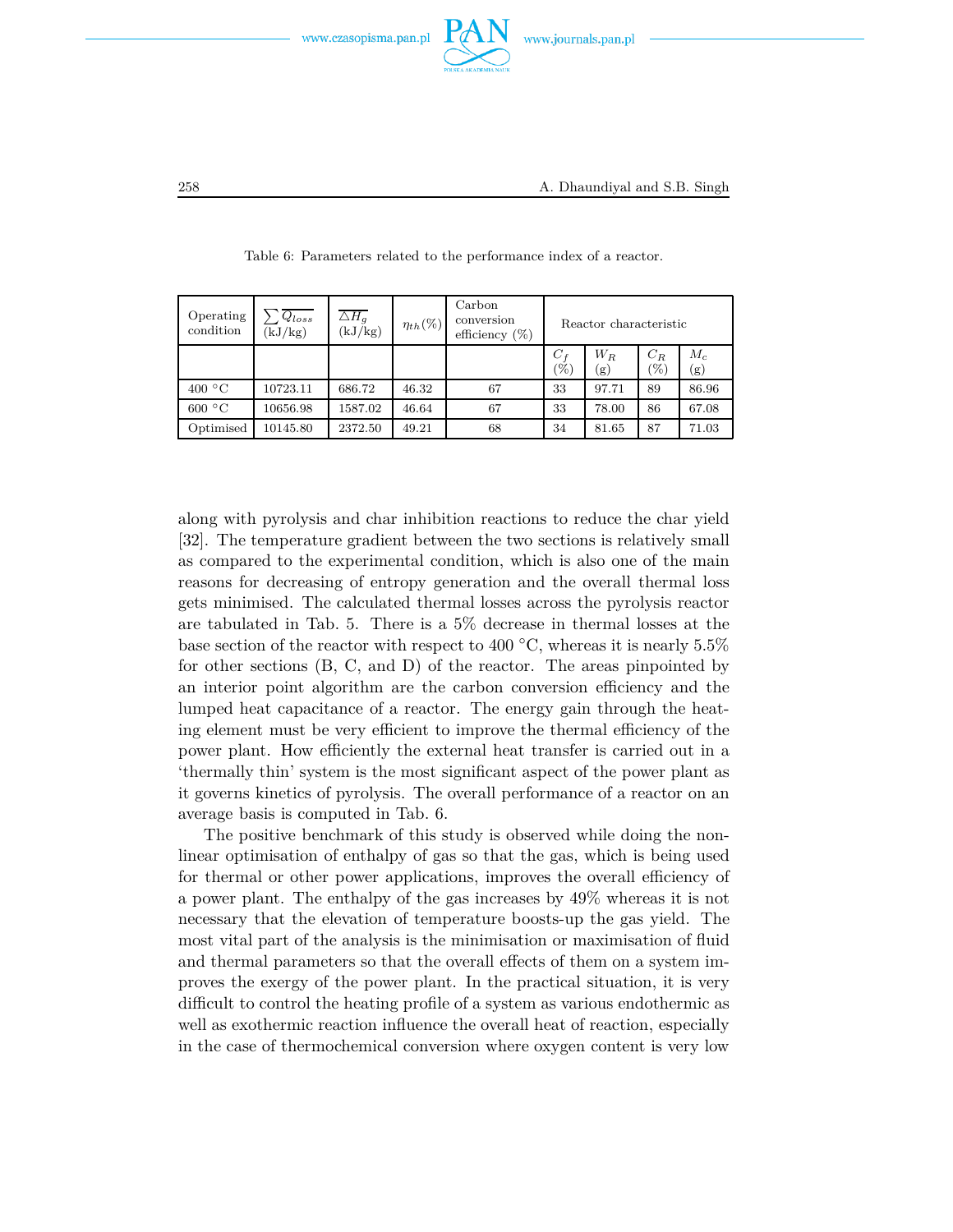



Optimisation of the performance of a pyrolysis reactor. . . 259

and the redox reaction of Boudouard affects the energy balance of a system. It influences at elevated is relatively high, and moreover, insufficient oxygen in a flame front also escalate the energy crisis during the conversion process. But the latter one usually occurs at 1127 ◦C when oxygen supply is hindered by the formation of CO. The thermogravimetric behaviour of G50 chips is shown in Fig. 5. The industrial reactor works on the varying heating rate; therefore, it might not be correct to correlate shifting of the mass-loss curve due to the limitation of heat-transfer [33], or inability of a system to hold an enormous thermal energy, or when the pyrolysis number is high. As it is computed that the carbon fraction in the refuse is relatively high at 400  $\degree$ C as compared to other operating conditions, the effect of thermal history is only on the devolatisation process, therefore it may be either due to diffusivity of bed, or when the Fournier number is very high, or increasing residence time of volatile in the matrix accelerates the autocatalytic reactions.



Figure 5: Thermogravimetric variation of hardwood chips at different operating condition.

The variation of thermal efficiency with respect to the height of the reactor is illustrated in Fig. 6. The phenomenal change in the enthalpy of gas is shown in Fig. 7. As it is clearly visible, the operating condition is not a mere factor to decide the overall performance of the reactor. Having seen the optimised operational condition, it inferred that the thermal efficiency of the reactor is not the only function of temperature, but also gas dynamic and heat transfer rate of the system somehow influence it.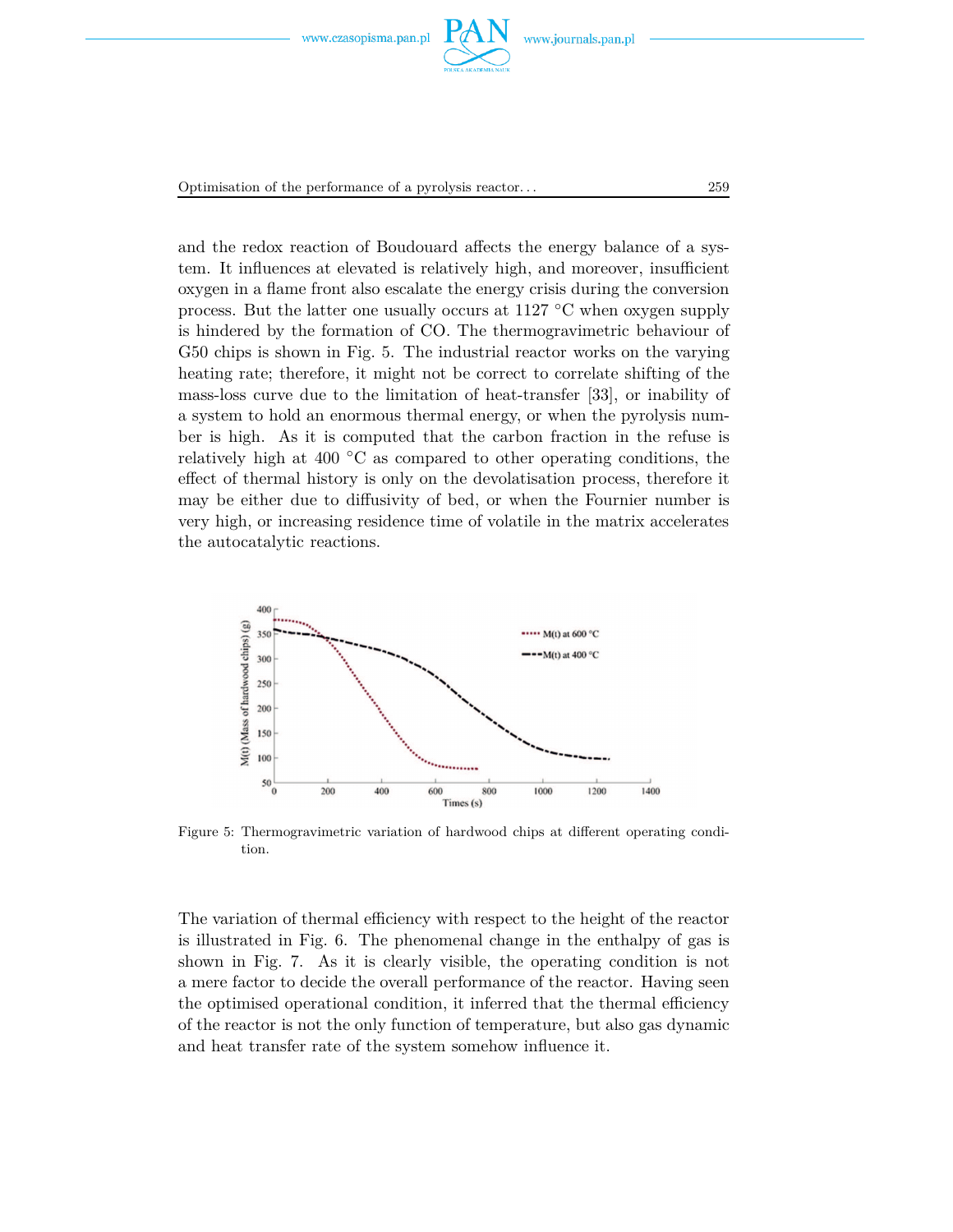



Figure 6: Effect of operating condition on the thermal efficiency.



Figure 7: Effect of operating condition on the enthalpy of the gas.

# **4 Conclusion**

The objective of optimising the performance of a unit is successfully achieved via the linear and the nonlinear constraint programming. The overall thermal efficiency of the system has improved by 7%, whereas the enthalpy of formation of gas has found to be 2372.50 kJ/kg, which is 49% higher than enthalpies obtained at different operating conditions. The carbon conversion efficiency of the plant is increased by 1%. The gas yield of the thermal system is edified by 5%. The overall heat loss of plant is minimised by 5%. To prevent excessive pressure drop due to slugging or bubbling of the bed, the gas flow rate must be regulated within permissible limits, which is also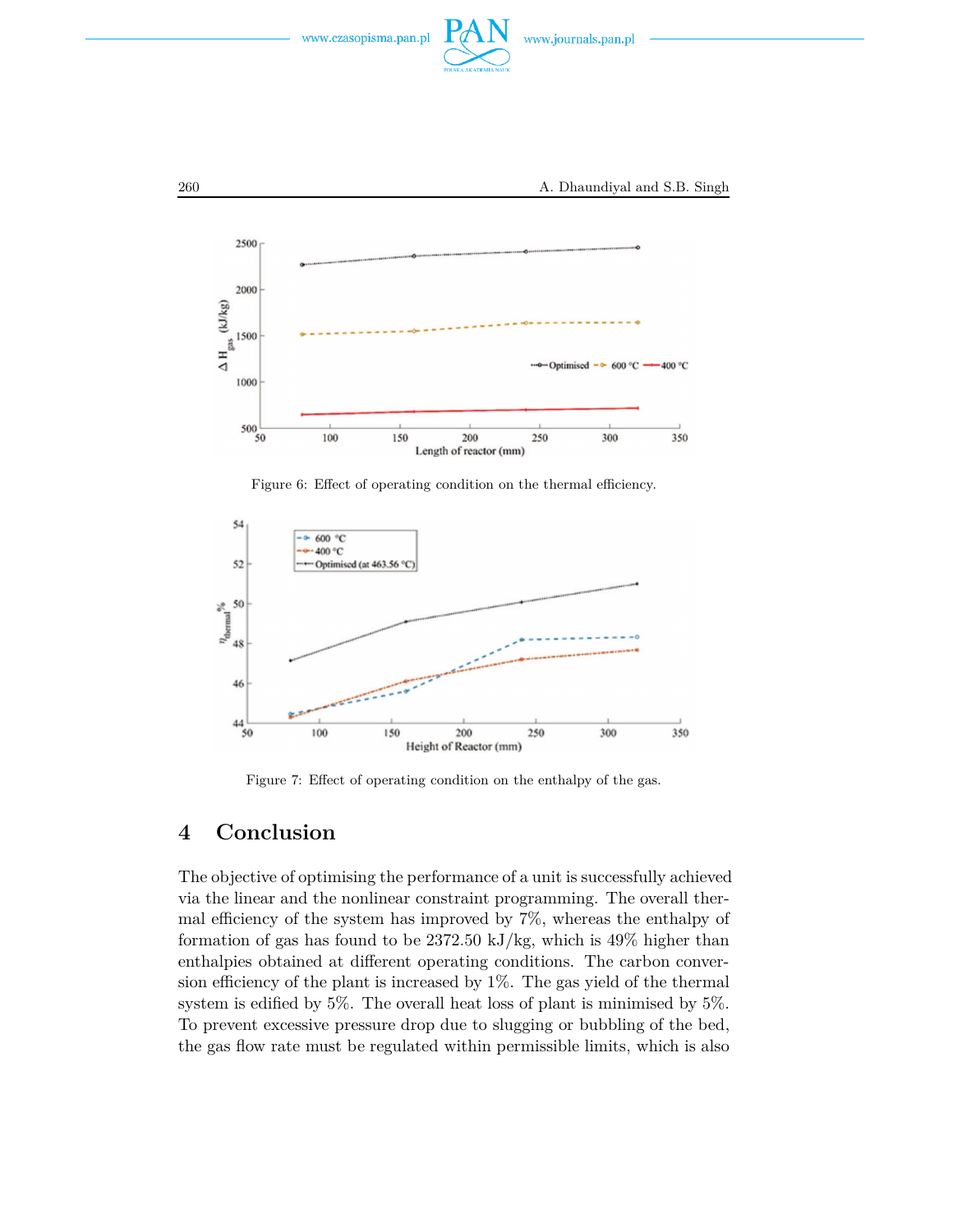

Optimisation of the performance of a pyrolysis reactor. . . 261

necessary to minimise the entropy generation due to attrition of a solid particle. The temperature near the base of the reactor should not drastically vary with time. The external heat transfer rate must be improved to maximise the utilisation of the external energy supply. The Biot number has shown that the rate of thermochemical conversion relies largely on the external heat transfer. The temperature gradient across the intraparticle is negligible, so there is a possibility of obtaining the efficient carbonised output.

*Received 10 May 2019*

### **References**

- [1] Mohan D., Pittman C.U., Steele P.H.: *Pyrolysis of wood/biomass for bio-oil: A critical review*. Energy Fuels **20**(2006), 3, 848–889. DOI: 10.1021/ef0502397
- [2] Xu C. et al.: *Energy and exergy analysis of solar power tower plants*. Appl. Therm. Eng. **31**(2011), 17–18, 3904–3913. DOI: 10.1016/j.applthermaleng.2011.07.038
- [3] Bridgwater A.V., Evans G.D.: *An assessment of thermochemical conversion systems for processing biomass and refuse*. Rep. ETSU B/T1/00207, 1993.
- [4] Dhaundiyal A., Gupta V.K.: *The analysis of pine needles as a substrate for gasification*. J. Water Energ. Environ. **15**(2014), 73–81. DOI:10.3126/hn.v15i0.11299
- [5] Antal M.J. et al.: *Review of methods for improving the yield of charcoal from biomass*. Energy Fuels **4**(1990), 3, 221–225. DOI: 10.1021/ef00021a001
- [6] Chaiwat W. et al.: *Examination of degree of cross-linking for cellulose precursors pretreated with acid/hot water at low temperature*. Ind. Eng. Chem. Res. **47**(2008), 16, 5948–5956, DOI: 10.1021/ie800080u
- [7] Sierra R. et al.: *Producing fuels and chemicals from lignocellulosic biomass*. Chem. Eng. Prog. **104**(2008), 8, S10–S18.
- [8] Graham R. et al.: *The role of temperature in the fast pyrolysis of cellulose and wood*. Ind. Eng. Chem. Res. 27(2005), 1, 8–15. DOI: 10.1021/ie00073a003
- [9] Ricky Chan W. C., Kelbon M., Krieger-Brockett B.: *Single-particle biomass pyrolysis: Correlations of reaction products with process conditions*. Ind. Eng. Chem. Res. **27**(1988), 12, 2261–2275. DOI: 10.1021/ie00084a012
- [10] Kung H.C.: *A mathematical model of wood pyrolysis*. Combust. Flame **18**(1972), 2, 185–195. DOI: 10.1016/S0010-2180(72)80134-2
- [11] Maa P.S., Bailie R.C.: *Influence of particle sizes and environmental conditions on high temperature pyrolysis of cellulosic material — I (Theoretical)*. Combust. Sci. Technol. **7**(1973), 6, 257–269. DOI: 10.1080/00102207308952366
- [12] Pyle D.L., Zaror C.A.: *Heat transfer and kinetics in the low temperature pyrolysis of solids*. Chem. Eng. Sci. **39**(1984), 1, 147–158. DOI: 10.1016/0009-2509(84)80140-2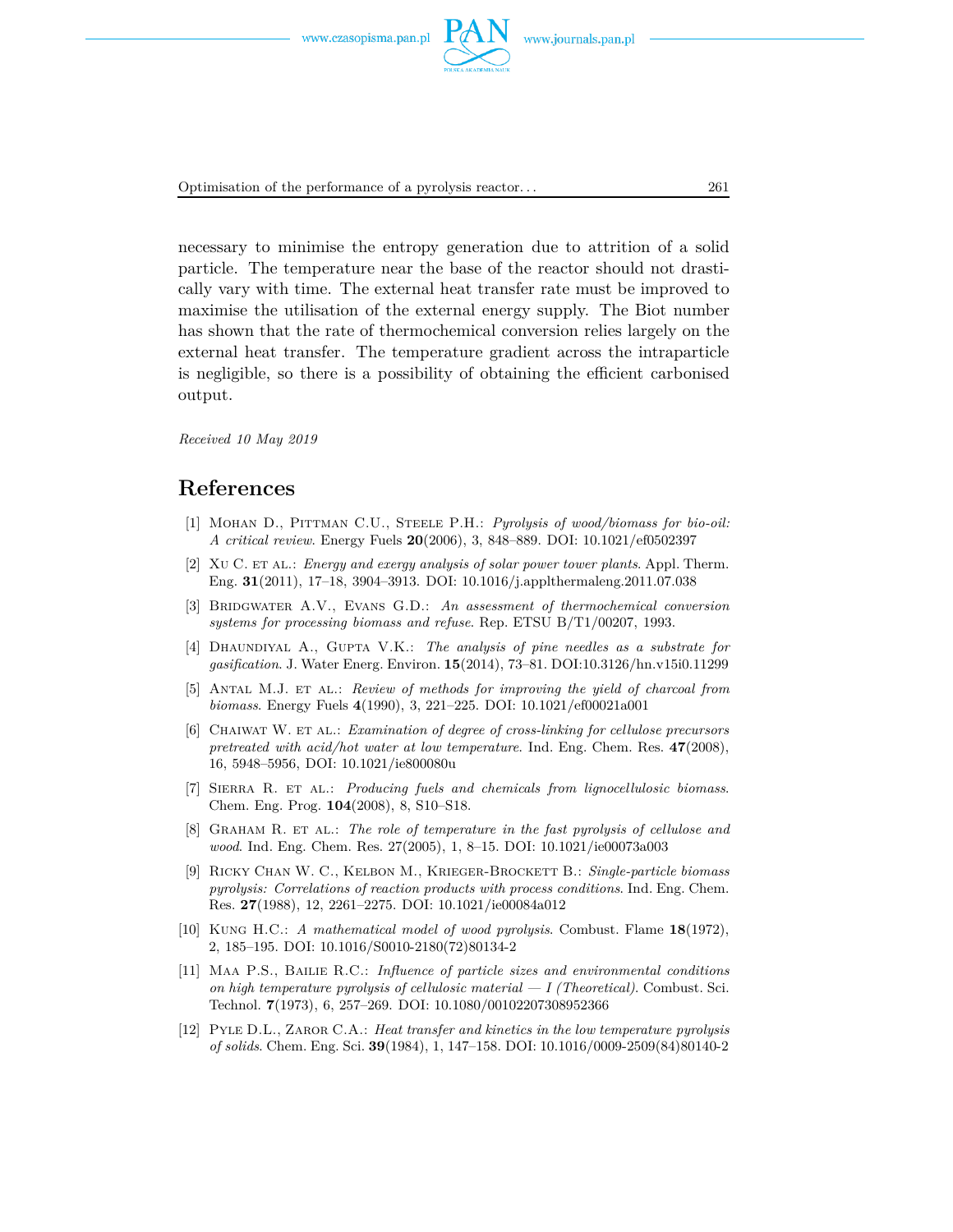

262 A. Dhaundiyal and S.B. Singh

- [13] Kothari V., Antal M.J.: *Numerical studies of the flash pyrolysis of cellulose*. Fuel **64**(1985), 11, 1487–1494. DOI: 10.1016/0016-2361(85)90361-8
- [14] SIMMONS G.M., GENTRY M.: *Particle size limitations due to heat transfer in determining pyrolysis kinetics of biomass*. J. Anal. Appl. Pyrol. **10**(1986), 2, 117–127. DOI: 10.1016/0165-2370(86)85011-2
- [15] Demirbas A.: *Combustion characteristics of different biomass fuels*. Prog. Energ. Combust. Sci. (2004), 219–230. DOI: 10.1016/j.pecs.2003.10.004
- [16] Moran M.J., Sciubba E.: *Exergy Analysis: Principles and Practice*. J. Eng. Gas Turb. Power **116**(2008), 2, 285–290. DOI: 10.1115/1.2906818
- [17] Kotas T.J.: *Exergy analysis of simple processes*. In: The Exergy Method of Thermal Plant Analysis, Krieger 1995, 99–161. DOI: 10.1016/b978-0-408-01350-5.50011-8
- [18] Wall G., Gong M.: *Exergy analysis versus pinch technology.* In: Efficiency, Costs, Optimization, Simulation and Environmental Aspects of Energy Systems (P. Alvfors , Ed.). Royal Institute of Technology, Stockholm 1996, 451–455.
- [19] McIlvried H.G. et al.: *Exergy and pinch analysis of an advanced ammonia-water coal-fired power cycle*. In: American Society of Mechanical Engineers, Advanced Energy Systems Division. AES **38**(1998), 197–199.
- [20] Habib M.A., Zubair S.M.: *Second-law-based thermodynamic analysis of regenerative-reheat Rankine-cycle power plants*. Energy **17**(1992), 3, 295–301. DOI: 10.1016/0360-5442(92)90057-7
- [21] Horlock J.H., Young J.B., Manfrida G.: *Exergy analysis of modern fossil-fuel power plants*. J. Eng. Gas Turb. Power **122**(2002), 1, 1–7. DOI: 10.1115/1.483170
- [22] Nishio M. et al.: *A thermodynamic approach to steam-power system design*. Ind. Eng. Chem. Process Des. Dev. **19**(1980), 2, 306–312. DOI: 10.1021/i260074a019
- [23] GRIMALDI C.N., BIDINI G.: *Using exergy analyses on circulating fluidized bed combustors*. In: Proc. A Future for Energy, Florence World Energy Res. Symp., Firenze, 1990, 181–19.
- [24] Kwak H.Y., Kim D.J., Jeon J.S.: *Exergetic and thermoeconomic analyses of power plants*. Energy **28**(2003), 4, 343–360. DOI: 10.1016/S0360-5442(02)00138-X
- [25] Jin H. et al.: *Exergy evaluation of two current advanced power plants: Supercritical steam turbine and combined cycle*. J. Energ. Resour. Technol. **119**(2008), 4, 250–256. DOI: 10.1115/1.2794998
- [26] Silvestri G.J., Bannister R.L., Fujikawa T., Hizume A.: *Optimization of advanced steam condition power plants*. J. Eng. Gas Turb. Power **114**(1992), 612– 620.
- [27] Ghetti P. et al.: *Coal combustion. Correlation between surface area and thermogravimetric analysis data*. Fuel **64**(1985), 7, 950–955. DOI: 10.1016/0016- 2361(85)90150-4
- [28] GHETTI P.: *DTG combustion behaviour of coal. Correlations with proximate and ultimate analysis data*. Fuel **65**(1986), 5, 636–639. DOI: 10.1016/0016-2361(86)90356- X
- [29] Tartarelli R. et al.: *DTG combustion behaviour of charcoals*. *Fuel* **66**(1987), 12, 1737–1738. DOI: 10.1016/0016-2361(87)90373-5